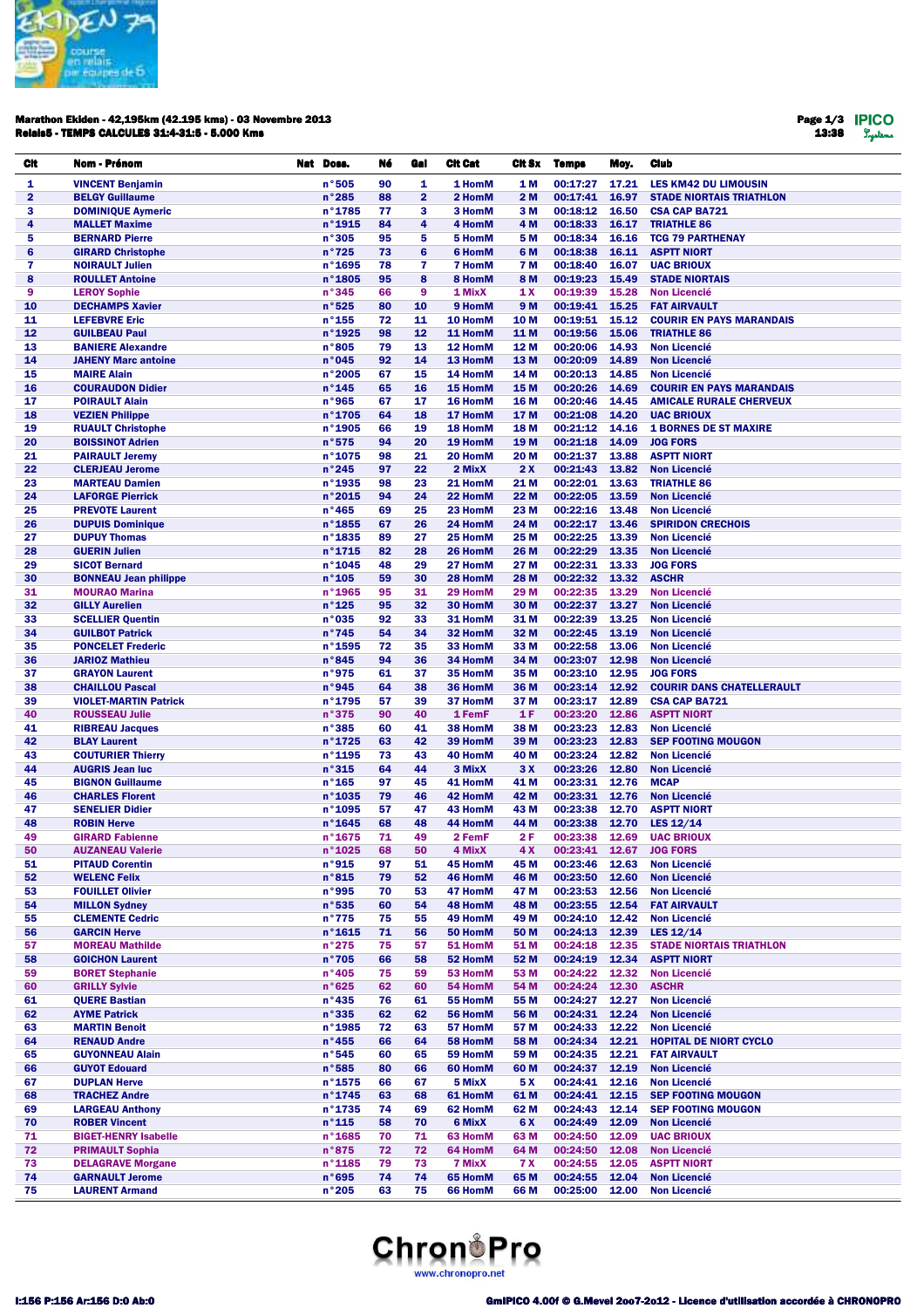

#### Marathon Ekiden - 42,195km (42.195 kms) - 03 Novembre 2013 Relais5 - TEMPS CALCULES 31:4-31:5 - 5.000 Kms

Page 2/3 13:38

| Cit        | Nom - Prénom                                                 | Nat Doss.                          | Né       | Gal        | <b>Cit Cat</b>       | CIt Sx              | <b>Temps</b>         | Moy.           | <b>Club</b>                                             |
|------------|--------------------------------------------------------------|------------------------------------|----------|------------|----------------------|---------------------|----------------------|----------------|---------------------------------------------------------|
| 76         | <b>EMERIT Eric</b>                                           | n°1895                             | 61       | 76         | 67 HomM              | 67 M                | 00:25:02             | 11.99          | <b>1 BORNES DE ST MAXIRE</b>                            |
| 77         | <b>POUPARD Francois</b>                                      | n°955                              | 61       | 77         | 68 HomM              | 68 M                | 00:25:11             | 11.92          | <b>Non Licencié</b>                                     |
| 78         | <b>BOURDIN Lucile</b>                                        | n°295                              | 75       | 78         | 69 HomM              | 69 M                | 00:25:14             | 11.89          | <b>STADE NIORTAIS TRIATHLON</b>                         |
| 79         | <b>COZAJOUS Thierry</b>                                      | n°515<br>n°645                     | 65<br>61 | 79<br>80   | 70 HomM<br>71 HomM   | 70 M                | 00:25:16<br>00:25:23 | 11.88<br>11.82 | <b>Non Licencié</b>                                     |
| 80<br>81   | <b>MERCERON Jean marie</b><br><b>COLLET Christophe</b>       | n°835                              | 62       | 81         | 72 HomM              | 71 M<br>72 M        | 00:25:31             | 11.76          | <b>Non Licencié</b><br><b>Non Licencié</b>              |
| 82         | <b>TOUQUET Cedric</b>                                        | n°1775                             | 83       | 82         | 73 HomM              | 73 M                | 00:25:33             | 11.75          | <b>Non Licencié</b>                                     |
| 83         | <b>GIRAUD Louisette</b>                                      | n°395                              | 54       | 83         | 74 HomM              | 74 M                | 00:25:34             | 11.74          | <b>RUNNING CLUB SAINT MAIXENT</b>                       |
| 84         | <b>GRATREAU Veronique</b>                                    | n°015                              | 64       | 84         | 75 HomM              | 75 M                | 00:25:38             | 11.71          | <b>Non Licencié</b>                                     |
| 85         | <b>GUIGNARD Jean marie</b>                                   | $n^{\circ}$ 1015                   | 63       | 85         | 76 HomM              | <b>76 M</b>         | 00:25:41             | 11.68          | <b>LA L'EGRAY'S CLUB</b>                                |
| 86         | <b>POUDRET Maeva</b>                                         | n°635                              | 97       | 86         | 77 HomM              | 77 M                | 00:25:45             | 11.65          | <b>Non Licencié</b>                                     |
| 87<br>88   | <b>CHAROT Xavier</b><br><b>BOUCHET Alain</b>                 | n°355<br>n°055                     | 72<br>72 | 87<br>88   | 78 HomM<br>79 HomM   | <b>78 M</b><br>79 M | 00:25:46<br>00:25:51 | 11.65<br>11.61 | <b>Non Licencié</b><br><b>Non Licencié</b>              |
| 89         | <b>JULIEN Manu</b>                                           | n°075                              | 69       | 89         | 80 HomM              | 80 M                | 00:25:52             | 11.60          | <b>Non Licencié</b>                                     |
| 90         | <b>BOULEAU Francine</b>                                      | $n^{\circ}$ 1625                   | 56       | 90         | 81 HomM              | 81 M                | 00:25:54             | 11.59          | LES $12/14$                                             |
| 91         | <b>DEPAERMENTIER Thomas</b>                                  | n°1975                             | 88       | 91         | 82 HomM              | 82 M                | 00:25:56             | 11.57          | <b>Non Licencié</b>                                     |
| 92         | <b>DUBREUIL Olivier</b>                                      | n°885                              | 75       | 92         | 83 HomM              | 83 M                | 00:26:19             | 11.41          | <b>CASC ROUTE 79</b>                                    |
| 93<br>94   | <b>FAVREAU Nicolas</b><br><b>MALLET Celine</b>               | n°445<br>n°1585                    | 82<br>92 | 93<br>94   | 84 HomM<br>85 HomM   | 84 M<br>85 M        | 00:26:21<br>00:26:21 | 11.39<br>11.39 | <b>HOPITAL DE NIORT</b><br><b>Non Licencié</b>          |
| 95         | <b>RENAUDIN Mathis</b>                                       | $n^{\circ}$ 1655                   | 98       | 95         | 86 HomM              | 86 M                | 00:26:29             | 11.33          | LES 12/14                                               |
| 96         | <b>FREULON Carine</b>                                        | $n^{\circ}$ 1815                   | 77       | 96         | 87 HomM              | 87 M                | 00:26:34             | 11.29          | <b>JOGG'GATINE</b>                                      |
| 97         | <b>TEXIER Anna</b>                                           | n°1945                             | 98       | 97         | 8 MixX               | 8 X                 | 00:26:39             | 11.26          | <b>Non Licencié</b>                                     |
| 98         | <b>PELLETIER Mickael</b>                                     | $n^{\circ}715$                     | 78       | 98         | 88 HomM              | 88 M                | 00:26:45             | 11.22          | <b>Non Licencié</b>                                     |
| 99         | <b>GIRARD Brigitte</b>                                       | n°1825                             | 61       | 99         | 89 HomM              | 89 M                | 00:26:46             | 11.21          | <b>JOGG'GATINE</b>                                      |
| 100<br>101 | <b>PAIRAUD Christelle</b><br><b>DE ANDRADE Cecilia</b>       | n°365<br>n°935                     | 72<br>75 | 100<br>101 | 90 HomM<br>3 FemF    | 90 M<br>3 F         | 00:26:47<br>00:26:53 | 11.21<br>11.16 | <b>Non Licencié</b><br><b>COURIR DANS CHATELLERAULT</b> |
| 102        | <b>MARET Corinne</b>                                         | n°1865                             | 68       | 102        | 91 HomM              | 91 M                | 00:27:04             | 11.08          | <b>Non Licencié</b>                                     |
| 103        | <b>PREVOST Florent</b>                                       | n°325                              | 89       | 103        | 92 HomM              | 92 M                | 00:27:07             | 11.07          | <b>Non Licencié</b>                                     |
| 104        | <b>MICHARDIERE Agnes</b>                                     | n°085                              | 66       | 104        | 9 MixX               | 9 X                 | 00:27:15             | 11.01          | <b>ASCHR</b>                                            |
| 105        | <b>AUDOIRE Charles</b>                                       | n°615                              | 86       | 105        | 93 HomM              | 93 M                | 00:27:19             | 10.99          | <b>Non Licencié</b>                                     |
| 106        | <b>NAUD Fabrice</b>                                          | $n^{\circ}$ 415                    | 73       | 106        | 10 MixX              | 10 X                | 00:27:24             | 10.95          | <b>Non Licencié</b>                                     |
| 107<br>108 | <b>GALLARD Florent</b><br><b>PIGEAU Francis</b>              | $n^{\circ}765$<br>$n^{\circ}755$   | 89<br>59 | 107<br>108 | 94 HomM<br>95 HomM   | 94 M<br>95 M        | 00:27:37<br>00:27:42 | 10.87<br>10.84 | <b>Non Licencié</b><br><b>Non Licencié</b>              |
| 109        | <b>POTIRON Jean marie</b>                                    | n°895                              | 59       | 109        | 96 HomM              | 96 M                | 00:27:42             | 10.84          | <b>CASC ROUTE 79</b>                                    |
| 110        | <b>MARSAULT Jean pierre</b>                                  | n°595                              | 51       | 110        | 97 HomM              | 97 M                | 00:27:49             | 10.79          | <b>Non Licencié</b>                                     |
| 111        | <b>WIDIEZ Jean luc</b>                                       | n°025                              | 53       | 111        | 98 HomM              | 98 M                | 00:27:56             | 10.74          | <b>Non Licencié</b>                                     |
| 112        | <b>PAIN Catherine</b>                                        | n°665                              | 67       | 112        | 99 HomM              | 99 M                | 00:28:04             | 10.69          | <b>Non Licencié</b>                                     |
| 113<br>114 | <b>AUZANNEAU Verine</b>                                      | n°1635                             | 64       | 113<br>114 | 100 HomM<br>4 FemF   | 100 M<br>4 F        | 00:28:11<br>00:28:17 | 10.65<br>10.61 | LES $12/14$<br><b>JOG FORS</b>                          |
| 115        | <b>BABY Beatrice</b><br><b>PERROT Christa</b>                | n°565<br>n°855                     | 66<br>75 | 115        | 101 HomM             | 101 M               | 00:28:31             | 10.53          | <b>Non Licencié</b>                                     |
| 116        | <b>PEOC'H Carole</b>                                         | n°1845                             | 70       | 116        | 102 HomM             | 102 M               | 00:28:33             | 10.51          | <b>Non Licencié</b>                                     |
| 117        | <b>POGET Olivier</b>                                         | $n^{\circ}$ 1105                   | 65       | 117        | 103 HomM             | 103 M               | 00:28:35             | 10.50          | <b>ASPTT NIORT</b>                                      |
| 118        | <b>GILLEREAU Pauline</b>                                     | n°265                              | 93       | 118        | 104 HomM             | 104 M               | 00:28:47             | 10.43          | <b>Non Licencié</b>                                     |
| 119        | <b>BECOT Huguette</b>                                        | n°985                              | 55       | 119        | 11 MixX              | 11X                 | 00:28:52             | 10.40          | <b>ASPTT MONCOUTANT</b>                                 |
| 120<br>121 | <b>CORBIN Sylvie</b><br><b>BUOT Veronique</b>                | $n^{\circ}$ 1875<br>n°095          | 80<br>64 | 120<br>121 | 105 HomM<br>106 HomM | 105 M<br>106 M      | 00:28:55<br>00:28:57 | 10.37<br>10.36 | <b>Non Licencié</b><br><b>ASCHR</b>                     |
| 122        | <b>LABOYE Marie laure</b>                                    | n°825                              | 78       | 122        | 107 HomM             | 107 M               | 00:29:27             | 10.19          | <b>Non Licencié</b>                                     |
| 123        | <b>ARNAULT VENET Kathy</b>                                   | n°255                              | 74       | 123        | 5 FemF               | 5F                  | 00:29:27             | 10.19          | <b>Non Licencié</b>                                     |
| 124        | <b>BOUX Sabrina</b>                                          | n°925                              | 86       | 124        | 108 HomM             | 108 M               | 00:29:33             | 10.15          | <b>Non Licencié</b>                                     |
| 125        | <b>VERNON Beatrice</b>                                       | $n^{\circ}$ 1885                   | 63       |            | 125 109 HomM 109 M   |                     |                      |                | 00:29:47 10.08 1 BORNES DE ST MAXIRE                    |
| 126        | <b>PAITRAULT Sylvie</b>                                      | $n°$ 1995                          | 69       | 126        | 110 HomM             | 110 M               | 00:29:55             | 10.03          | <b>Non Licencié</b>                                     |
| 127<br>128 | <b>PAIN Thierry</b><br><b>DAHAI Billy</b>                    | n°675<br>$n^{\circ}655$            | 64<br>91 | 127<br>128 | 111 HomM<br>112 HomM | 111 M<br>112 M      | 00:30:01<br>00:30:06 | 10.00<br>9.97  | <b>Non Licencié</b><br><b>Non Licencié</b>              |
| 129        | <b>ROUSSEAU Odile</b>                                        | $n^{\circ}$ 1065                   | 60       | 129        | 12 MixX              | 12X                 | 00:30:08             | 9.96           | <b>Non Licencié</b>                                     |
| 130        | <b>BERTHELOT Dorothee</b>                                    | n°495                              | 81       | 130        | 13 MixX              | 13 X                | 00:30:21             | 9.89           | <b>Non Licencié</b>                                     |
| 131        | <b>CHAUVET Nicole</b>                                        | $n^{\circ}485$                     | 63       | 131        | 113 HomM             | 113 M               | 00:30:28             | 9.85           | <b>FLYING BASKETS</b>                                   |
| 132        | <b>CHRISTINE Frederique</b>                                  | n°1955                             | 75       | 132        | 114 HomM             | 114 M               | 00:30:33             | 9.82           | <b>CONSEIL GENERAL 79</b>                               |
| 133        | <b>POIRAULT Nadege</b>                                       | $n^{\circ}$ 425                    | 71       | 133        | 115 HomM             | 115 M               | 00:30:39             | 9.79           | <b>AMICALE RURALE CHERVEUX</b>                          |
| 134<br>135 | <b>MERCERON Severine</b><br><b>BOISSINOT Erika</b>           | $n^{\circ}$ 1765<br>n°225          | 77<br>73 | 134<br>135 | 14 MixX<br>15 MixX   | 14 X<br>15X         | 00:30:40<br>00:31:08 | 9.78<br>9.64   | <b>Non Licencié</b><br><b>Non Licencié</b>              |
| 136        | <b>GAUFRETEAU BOSSUET Valerie</b>                            | n°605                              | 71       | 136        | 116 HomM             | 116 M               | 00:31:15             | 9.60           | <b>Non Licencié</b>                                     |
| 137        | <b>BARBOSA Mathieu</b>                                       | n°065                              | 65       | 137        | 117 HomM             | 117 M               | 00:31:25             | 9.55           | <b>RUNNING CLUB SAINT MAIXENT</b>                       |
| 138        | <b>DEBOEUF Nathalie</b>                                      | n°555                              | 64       | 138        | 6 FemF               | 6 F                 | 00:31:27             | 9.54           | <b>FAT AIRVAULT</b>                                     |
| 139        | <b>PUCHAULT Agnes</b>                                        | n°905                              | 66       | 139        | 7 FemF               | <b>7F</b>           | 00:31:29             | 9.53           | <b>CASC ROUTE 79</b>                                    |
| 140        | <b>FERNANDES Ivone</b>                                       | $n^{\circ}$ 1055                   | 72       | 140        | 16 MixX              | 16 X                | 00:31:30             | 9.53           | <b>Non Licencié</b>                                     |
| 141<br>142 | <b>LECHEVALLIER Virginie</b><br><b>GRELARD NOEL Nathalie</b> | n°865<br>n°235                     | 73<br>68 | 141<br>142 | 118 HomM<br>119 HomM | 118 M<br>119 M      | 00:31:48<br>00:32:05 | 9.44<br>9.35   | <b>Non Licencié</b><br><b>Non Licencié</b>              |
| 143        | <b>BRIATTE Carole</b>                                        | $n^{\circ}$ 135                    | 70       | 143        | 8 FemF               | 8F                  | 00:32:11             | 9.33           | <b>COURIR EN PAYS MARANDAIS</b>                         |
| 144        | <b>GOUDEAU Celine</b>                                        | n°1005                             | 94       | 144        | 120 HomM             | 120 M               | 00:32:12             | 9.32           | <b>Non Licencié</b>                                     |
| 145        | <b>VALENTIE Pierre</b>                                       | $n^{\circ}$ 1665                   | 60       | 145        | 121 HomM             | 121 M               | 00:32:13             | 9.31           | <b>Non Licencié</b>                                     |
| 146        | <b>LEBLOND Celine</b>                                        | $n^{\circ}215$                     | 76       | 146        | 122 HomM             | 122 M               | 00:32:24             | 9.26           | <b>Non Licencié</b>                                     |
| 147<br>148 | <b>PAILLAT Mauricette</b><br><b>BERTHIER Pascal</b>          | $n^{\circ}685$<br>$n^{\circ}$ 1085 | 90<br>63 | 147<br>148 | 123 HomM<br>124 HomM | 123 M<br>124 M      | 00:32:50<br>00:33:20 | 9.14<br>9.00   | <b>Non Licencié</b><br><b>Non Licencié</b>              |
| 149        | <b>FORAGE Christelle</b>                                     | n°1605                             | 74       | 149        | 125 HomM             | 125 M               | 00:33:34             | 8.94           | LES 12/14                                               |
| 150        | <b>POYURE Claudie</b>                                        | $n^{\circ}$ 1755                   | 64       | 150        | 126 HomM             | 126 M               | 00:33:40             | 8.91           | <b>Non Licencié</b>                                     |